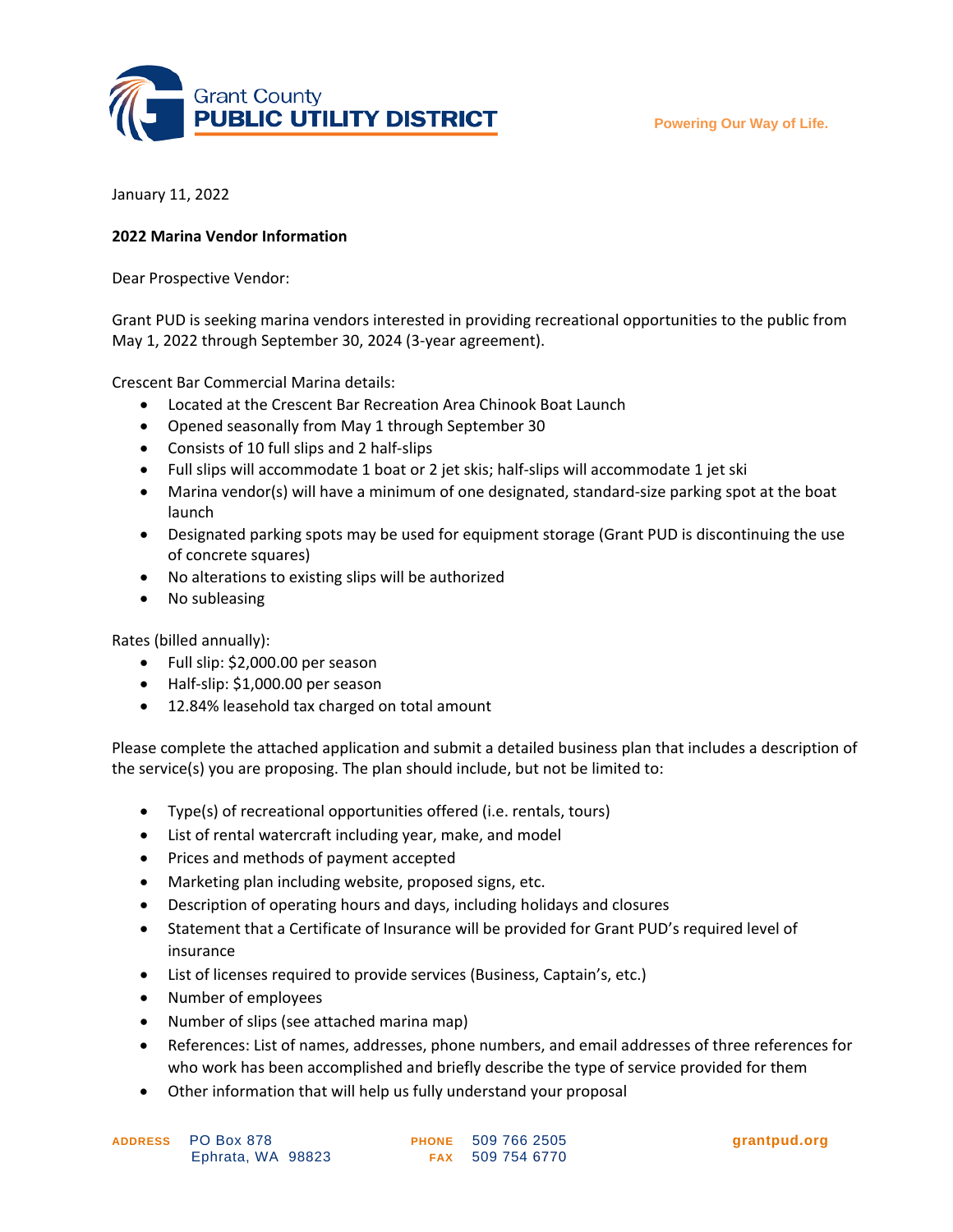Grant PUD reserves the right to request any additional information it deems necessary for the review process. The District shall be the sole judge of the merits of the proposals received. Annual rent is due at the time of a fully executed agreement.

Application package due by **February 28, 2022**. Do not include \$75.00 application fee; fee will be billed after initial review. Please mail or email to:

**Grant PUD Attn: Anne Chamberlain PO Box 878 Ephrata, WA 98823 Phone: 509-764-1390 E-mail: [achamberlain@gcpud.org](mailto:achamberlain@gcpud.org)**

Thank you,

Anne Chamberlain Lands Specialist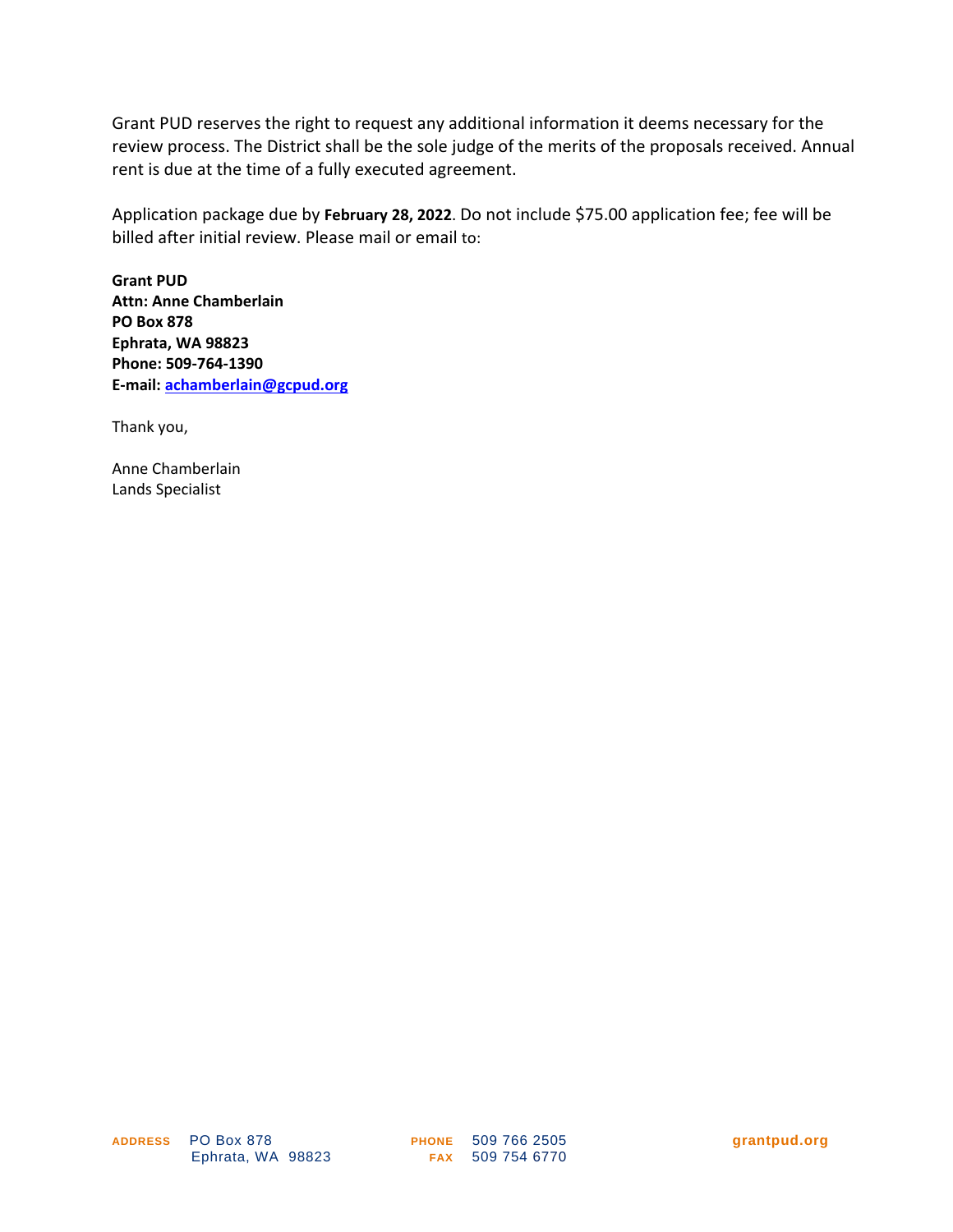